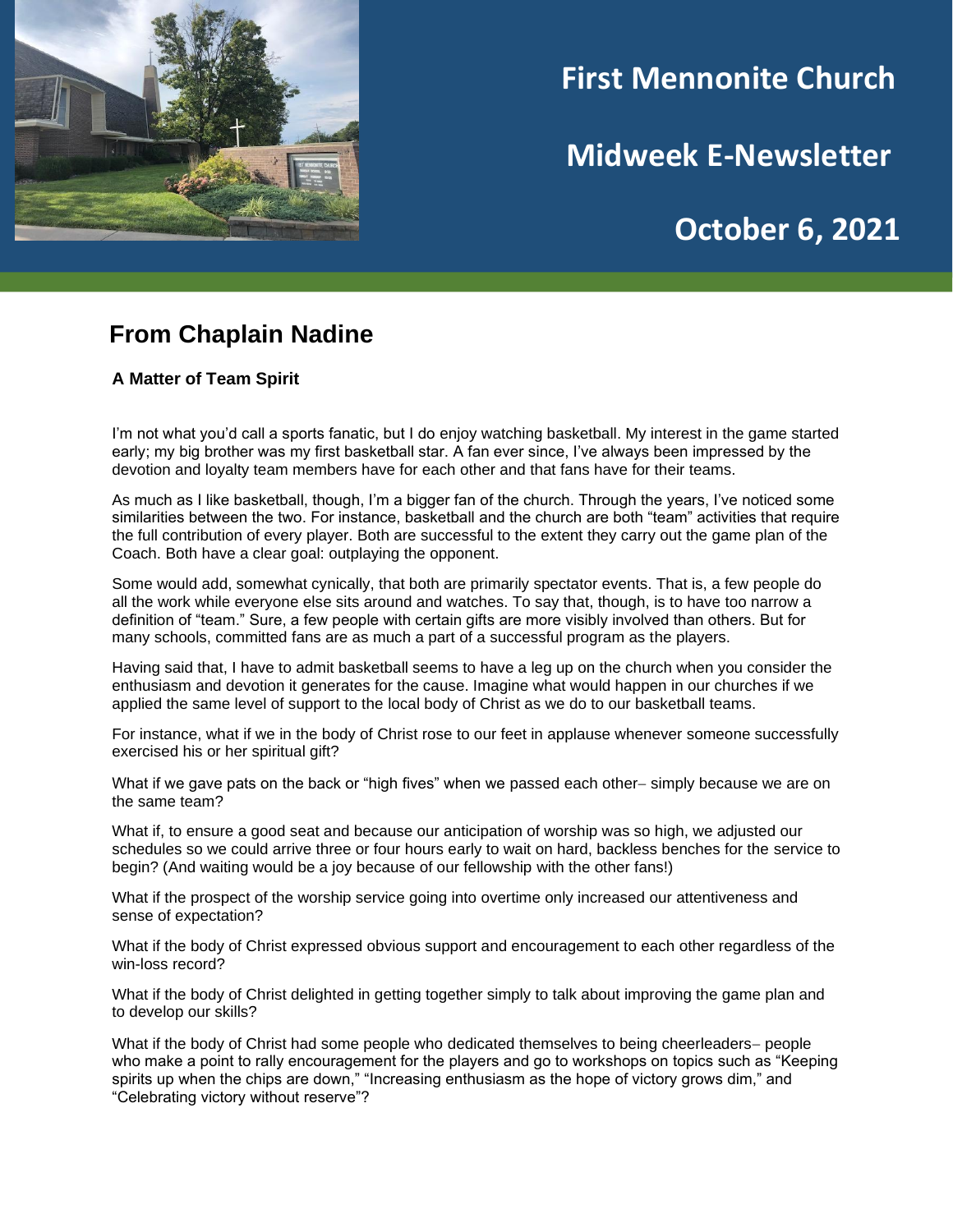What if the body of Christ invited friends, offered rides, saved seats for others because we wanted to help as many people as possible to experience the life and ministry of Christ and his church?

What if the body of Christ participated in worship and spiritual growth opportunities because of our loyalty to the team? Even when it would be easier to stay home, we would say to each other, "But our team is playing and we need to be there!"

What if we could count on our fellow team members to help us to our feet when we fall? Would we go after the ball with more abandon?

What if the body of Christ would beg to be allowed into worship services, even if we had to stand and watch the service after the seats were sold out?

What if the body of Christ was willing to travel long distances, leave work early, lose some sleep, spend money and give up other activities− all for their love of the team and their eagerness to support it?

What if the body of Christ was constantly looking for opportunities to score a point for our team and were willing to take some risks to do so?

What if the body of Christ wore ribbons, hung posters around town, decorated our cars and painted our faces to let the world know whose team we're on?

What if the body of Christ supported each other through the disappointment of a loss and affirmed the fact that a team is still a winner if it plays hard and fair− even if it isn't in first place?

What if the enthusiasm of the body of Christ was so contagious that even our quieter members found themselves shouting, clapping and jumping because of their spiritual joy?

If we supported the body of Christ in the same way we now support our basketball teams, and supported our teams in the same way we now support our Christian mission, would our basketball coaches be writing articles envying the attraction of Christ?

### **Upcoming Events**

- **Wednesday Evening:** Come at 6:15 p.m. to enjoy a meal together! This week is pizza night! Come for sermon discussion about "The Wisdom from Above" in the chapel. Youth will meet.
- **Pastoral Term Vote**. The FMC membership voted this past Sunday, October 3, to extend a call to Pastor Tom for a second three-year term. He is reflecting whether to accept this call and will let us know when he has reached a decision.
- **Alive Sunday School Class Study**: The Alive Sunday school class is meeting in the chapel each Sunday morning at 9:30 a.m. This fall we are reading and discussing the book *Following Jesus in a Culture of Fear*, by Scott Bader-Saye (2d ed., 2020). Come join us!
- **Hartland Pregnancy Care is hosting its Hartland Fundraising Banquet Tuesday, October 19 at 6:30 p.m. at the Wild Prairie Event Center in Newton, KS.** Outlaw BBQ is catering the meal. This year's fundraiser speaker is David Williams. David shares the devastation of abortion and the forgiveness and healing of Jesus Christ that has transformed his life. David's story is so important for all to hear. Registration is open! Call 316.283.7333 now to reserve your seat.

### **Other Announcements**

- **COVID-19 protocols:** The FMC Covid response team is urging the following regarding the Covid virus: 1. Masks are required when we gather indoors, 2. FMC should reduce capacity in the sanctuary and fellowship hall to 50%.
- **The 2021 Worship and the Arts Symposium at Bethel College, "Joining Voices Together," originally scheduled for Nov. 5-8, has been postponed** due to COVID precautions. The